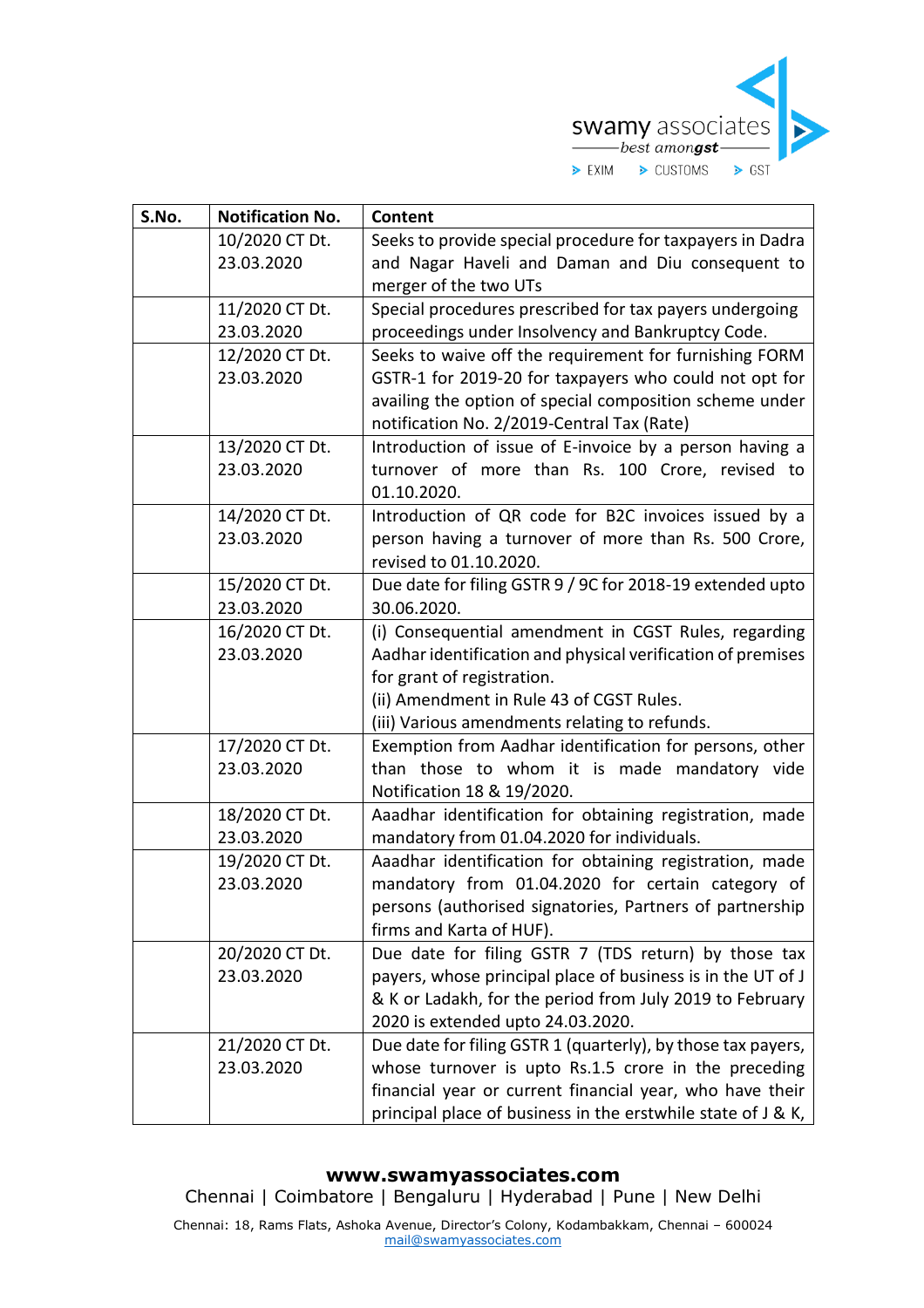

|                              | for the quarter October 2019 to December 2019, is                                                                                                                                                                                                                                                                                |
|------------------------------|----------------------------------------------------------------------------------------------------------------------------------------------------------------------------------------------------------------------------------------------------------------------------------------------------------------------------------|
|                              | extended upto 24.03.2020.                                                                                                                                                                                                                                                                                                        |
| 22/2020 CT Dt.<br>23.03.2020 | Due date for filing GSTR 1, by those tax payers, whose<br>turnover is more than Rs.1.5 crore in the preceding<br>financial year or current financial year, who have their                                                                                                                                                        |
|                              | principal place of business in the erstwhile state of J & K,<br>for the period October 2019 to February 2020, is<br>extended upto 24.03.2020.                                                                                                                                                                                    |
| 23/2020 CT Dt.<br>23.03.2020 | Due date for filing GSTR 1, by those tax payers, whose<br>turnover is more than Rs.1.5 crore in the preceding<br>financial year or current financial year, who have their<br>principal place of business in the erstwhile state of J & K,<br>for the period July 2019 to September 2019, is extended<br>upto 24.03.2020.         |
| 24/2020 CT Dt.<br>23.03.2020 | Due date for filing GSTR 1 (quarterly), by those tax payers,<br>whose turnover is upto Rs.1.5 crore in the preceding<br>financial year or current financial year, who have their<br>principal place of business in the erstwhile state of J & K,<br>for the quarter July 2019 to September 2019, is extended<br>upto 24.03.2020. |
| 25/2020 CT Dt.<br>23.03.2020 | Due date for filing GSTR 3 B, by those tax payers, who<br>have their principal place of business in the erstwhile<br>state of J & K, for the period October 2019 to February<br>2020, is extended upto 24.03.2020.                                                                                                               |
| 26/2020 CT Dt.<br>23.03.2020 | Due date for filing GSTR 3 B, by those tax payers, who<br>have their principal place of business in the erstwhile<br>state of J & K, for the period July 2019 to September 2019,<br>is extended upto 24.03.2020.                                                                                                                 |
| 27/2020 CT Dt.<br>23.03.2020 | Prescribes due date for filing GSTR 1 (quarterly) by all<br>taxpayers, having turnover upto Rs.1.5 Crores in the<br>preceding financial year, or current financial year, as 31 <sup>st</sup><br>July 2020 for the quarter April to June and $31st$ October<br>for the quarter July to September.                                 |
| 28/2020 CT Dt.<br>23.03.2020 | Prescribes due date for filing GSTR 1 by all taxpayers,<br>having turnover of more than Rs.1.5 Crores in the<br>preceding financial year, or current financial year, as 11 <sup>th</sup><br>of the succeeding month.                                                                                                             |
| 29/2020 CT Dt.<br>23.03.2020 | Prescribes due date for filing GSTR 3 B returns for all tax<br>payers for the period April 2020 to September 2020.                                                                                                                                                                                                               |

## **www.swamyassociates.com**

Chennai | Coimbatore | Bengaluru | Hyderabad | Pune | New Delhi

Chennai: 18, Rams Flats, Ashoka Avenue, Director's Colony, Kodambakkam, Chennai – 600024 [mail@swamyassociates.com](mailto:mail@swamyassociates.com)